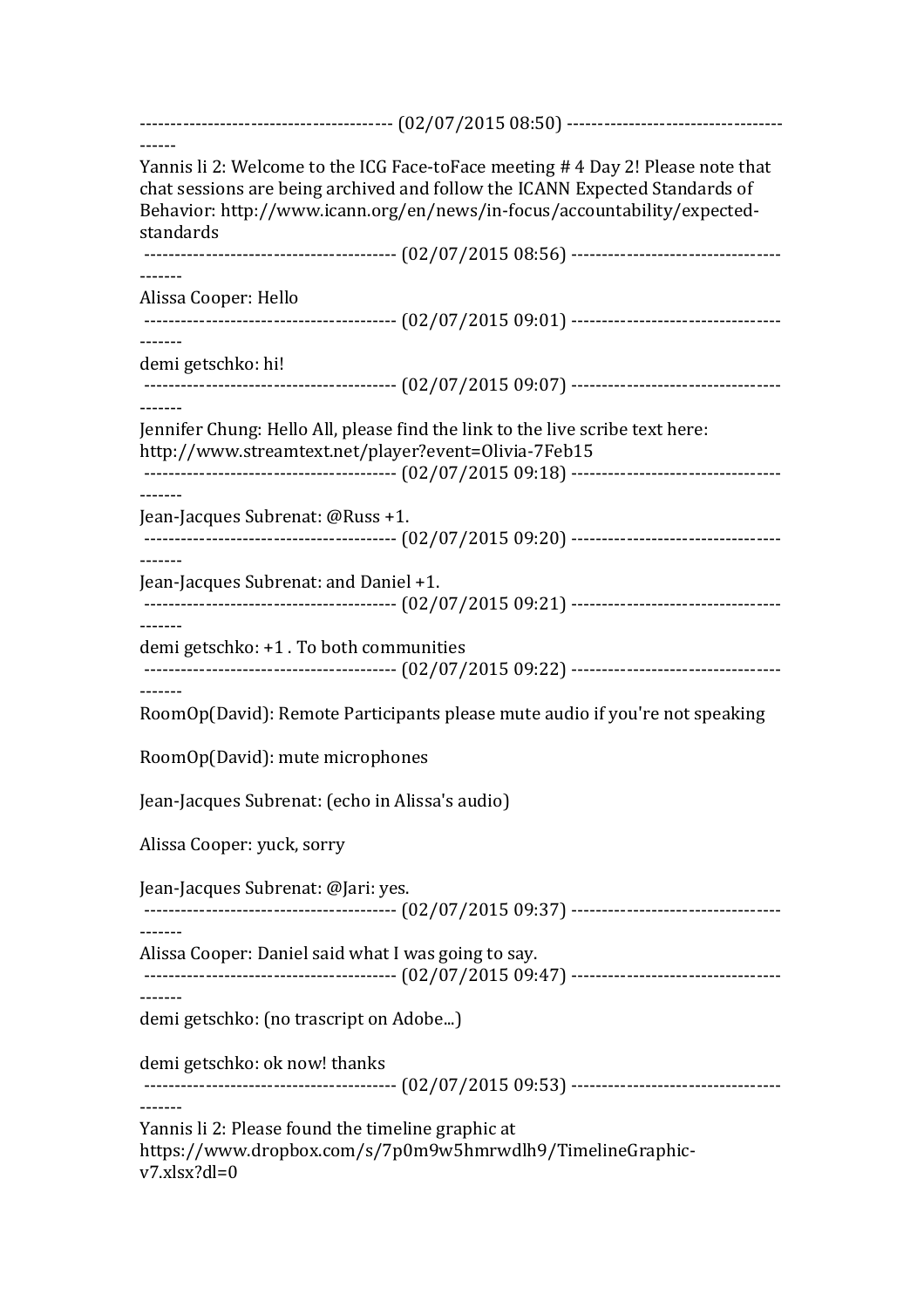Mohamed EL Bashir: The projection is not helping, you can refer to Alissa email with the updated time line

----------------------------------------- (02/07/2015 09:55) ----------------------------------

------- Jennifer Chung: All - the link to the timeline spreadsheet is also available here: https://www.dropbox.com/s/ofsiog3bfk7f85a/TimelineGraphic-v7.xlsx?dl=0 ----------------------------------------- (02/07/2015 10:58) ---------------------------------- -------

Yannis li: We have just encountered some technical problems. The meeting will be resumed shortly after a coffee break

Lynn St.Amour: ok, thank you. could you give us 5 mins. notice?

Yannis li: @Lynn ok ----------------------------------------- (02/07/2015 11:15) ---------------------------------- ------- Yannis li: We will be reconvening shortly ----------------------------------------- (02/07/2015 11:21) ---------------------------------- ------- Yannis li: The meeting is resumed now. And we are on the agenda item of the ICG timeline. Lynn St.Amour: Thank you. ----------------------------------------- (02/07/2015 11:24) ---------------------------------- ------- Yannis li: You may refer to the Proposal Finalization Process at https://www.dropbox.com/s/1lm1ioo9er1kcpf/proposal-finalization-processv5-clean.docx?dl=0 ----------------------------------------- (02/07/2015 11:33) ---------------------------------- ------- Keith Drazek (gTLD Registries): Thanks to Patrik and Alissa for suggesting a constructive path forward. I agree that any changes to the ICG timeline should be informed by the latest target dates provided by the CWG-Naming. It's logical to take the June date and extrapolate our own work requirements and timeline from there. I would strongly prefer to avoid pushing the ICG's target date out beyond what we have previously communicated. I would prefer we try to identify oppportunities for efficiencies and compressing the work of the ICG wherever possible. The recommendation from Patrik and Alissa will help us do this. ----------------------------------------- (02/07/2015 11:35) ---------------------------------- ------- Mohamed EL Bashir: +1 Agree @Keith ----------------------------------------- (02/07/2015 11:36) ---------------------------------- ------- Lynn St.Amour: @Keith  $+1$  and good path forward suggested by Alissa and Patrik ----------------------------------------- (02/07/2015 11:39) ---------------------------------- -------

Lynn St.Amour:  $\omega$ Martin - good suggestion to get ahead of our likely questions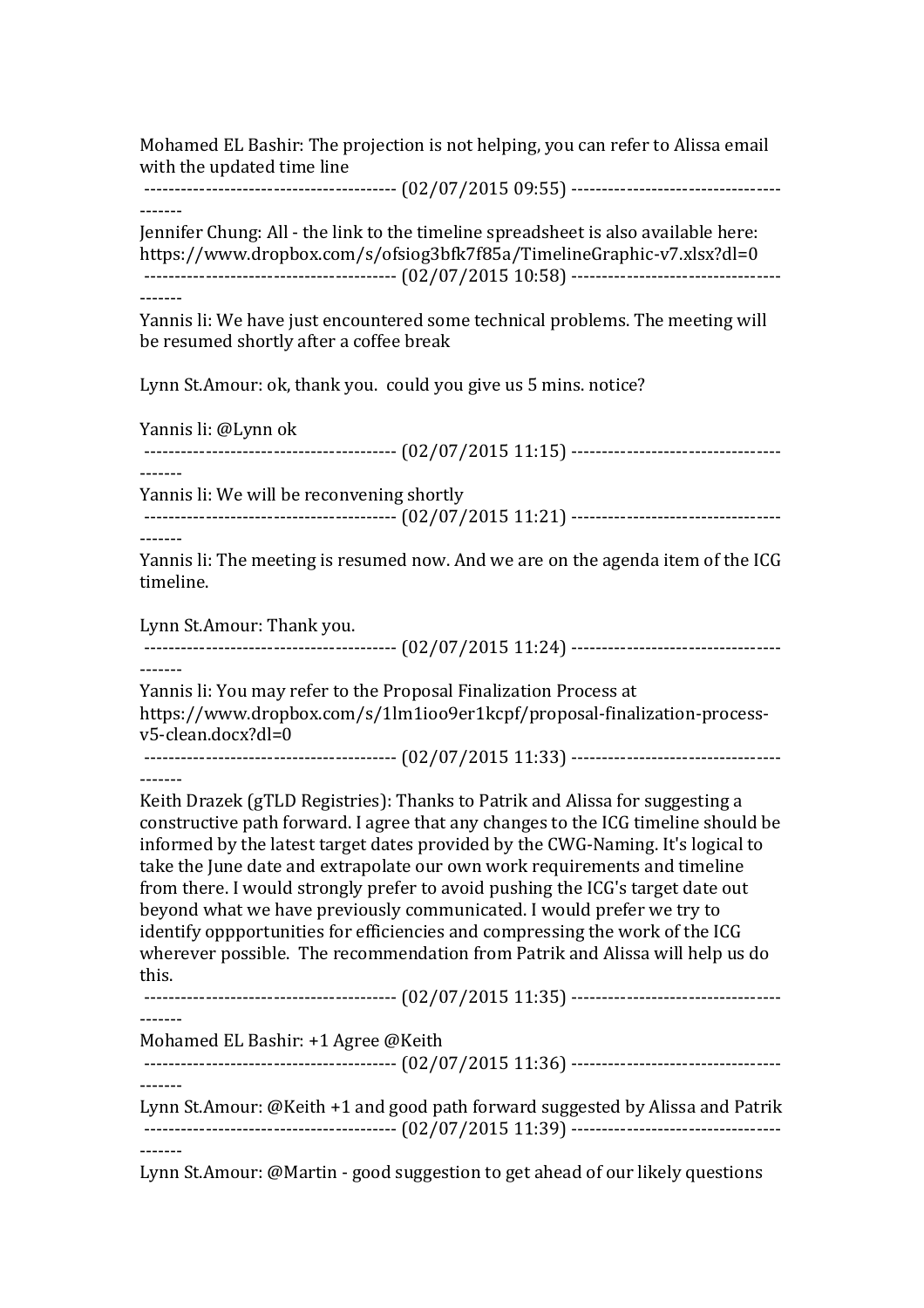----------------------------------------- (02/07/2015 11:41) ----------------------------------

-------

Daniel Karrenberg: I think it is a recipe for disaster to try to change the already process and time-line for our work once we have all proposals on-the-fly before we are on the spot on Monday.

Daniel Karrenberg: already agreed

Mary Uduma: Keith which deadline are you refering to ? Sept, 15?

Keith Drazek (gTLD Registries): @Mary: Yes

----------------------------------------- (02/07/2015 11:43) ---------------------------------- -------

Daniel Karrenberg: Our position should be: "The situation has changed since we are missing input from the CWG. ICG will continue to do all the work we can do at this time. Our current plan calls for us to deliver our product 6 months after we have all the input."

----------------------------------------- (02/07/2015 11:45) ---------------------------------- -------

Alissa Cooper: +1 Michael - we need talking points even if the talking points are "timeline is under discussion"

Mary Uduma: Comment period??? Keith?

Daniel Karrenberg: I think "timeline is under discussion" will create FUD

Alissa Cooper: someone is going to ask

Alissa Cooper: so we need some answer

Daniel Karrenberg: The answer should be "Our plans are currently unchaged. Expect result 6 months after we receive the response from the CWG."

Alissa Cooper: not sure we have consensus about that, but hard for me to know not being in the room

----------------------------------------- (02/07/2015 11:48) ----------------------------------

-------

Daniel Karrenberg: i observe that there is no consensus, there is confusion. Michael raised the important point about what our message should be.

Wolf-Ulrich Knoben: can we discuss this under AOB? ----------------------------------------- (02/07/2015 11:51) ---------------------------------- -------

Mary Uduma: My understanding is that we are going to receive more input from the chairs in line with Patrik's proposal though, the talking point is not yet agreed. May be the chairs would propose something for all us to comment. ----------------------------------------- (02/07/2015 11:53) ---------------------------------- -------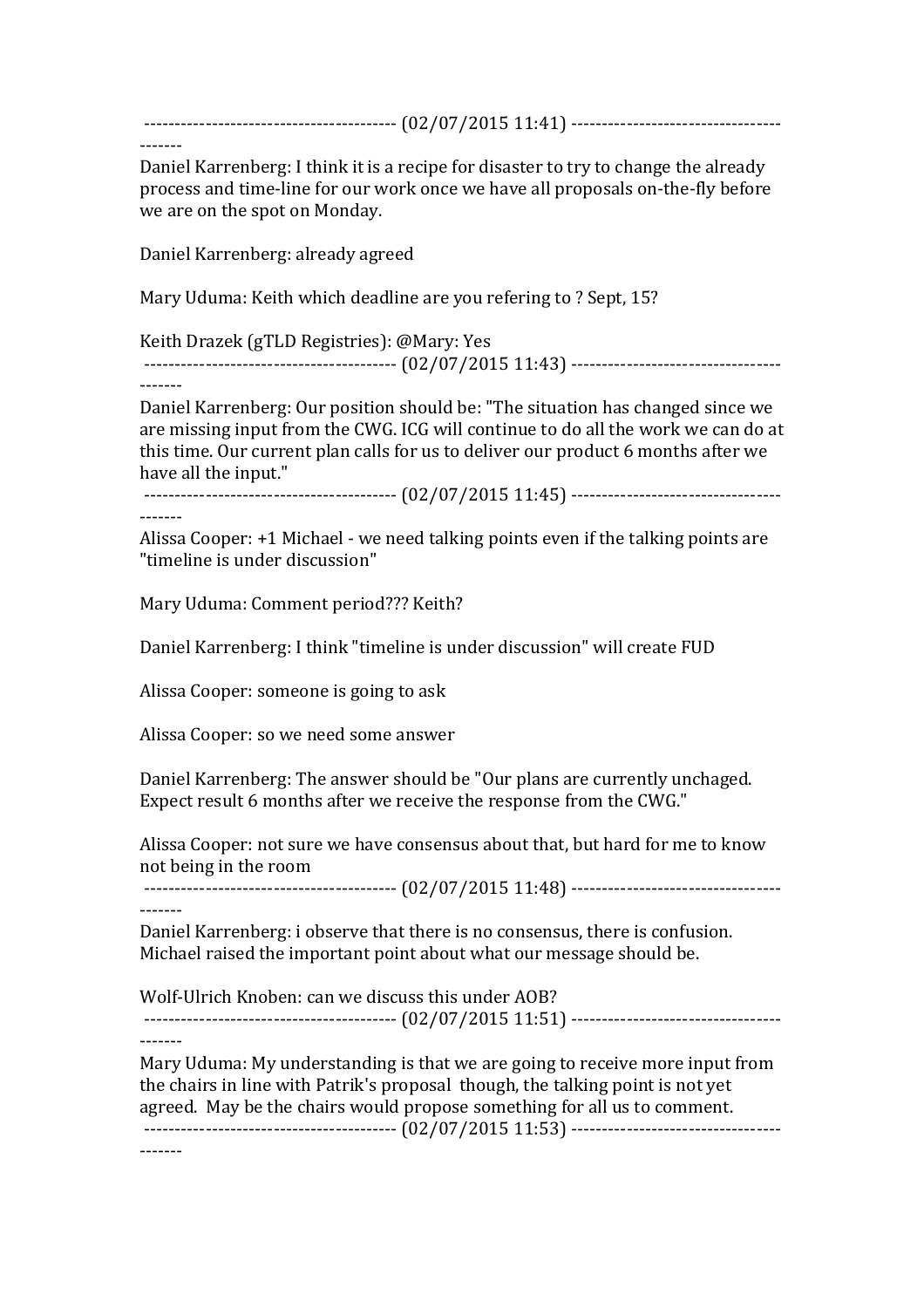Alissa Cooper: From the RFP: "Commenters should be aware that ICG will direct comments received to the relevant operationalcommunities if appropriate. The ICG will review comments received as time and resources permit and inaccordance with the overall timeline for the transition. That is, comments received about specificproposals may not be reviewed until those proposals have been submitted to the ICG. The ICG may establish defined public comment periods about specific topics in the future, after the complete formalresponses to the RFP have been received. " ----------------------------------------- (02/07/2015 11:55) ---------------------------------- -------

Keith Drazek (gTLD Registries): Adding on to Daniel's suggested language, how about: ""Our plans are currently unchaged. Expect result 6 months after we receive the response from the CWG. Once the ICG receives the CWG proposal, we will look for any opportunities to accelerate our work while ensuring a predictable process and the necessary public consultations."

----------------------------------------- (02/07/2015 12:01) ----------------------------------

-------

Wolf-Ulrich Knoben: @Keith: I suggest to discuss it under AOB, it's too important for coming to a conclusion here

----------------------------------------- (02/07/2015 12:16) ---------------------------------- -------

Milton Mueller: My i just point out that names proposal will come last and therefore we must process comments just before we send the entire thiing out to public comment. So we will deal with lots of public comment on the names proposal, and we will have to decide whether the entire thing has enough public support to send to NTIA. We therefore need to look carefully at the initial round of comments to ICG Forum in that light

----------------------------------------- (02/07/2015 12:18) ---------------------------------- -------

Milton Mueller: heh, I wasn't insinuating that Daniel wanted to ignore comments, i was directly stating that his approach to them would appear to everyone as if we were

----------------------------------------- (02/07/2015 12:26) ----------------------------------

-------

Lynn St.Amour: Martin, can we draw you in as well?

----------------------------------------- (02/07/2015 12:28) ---------------------------------- -------

Lynn St.Amour:  $@Russ$  Mundy - do we REALLLY think that will happen? ----------------------------------------- (02/07/2015 12:30) ----------------------------------

-------

Alan Barrett: digest makes sense. If there are many comments saying the same thing, or one person who keeps on asking the same question over and over, there's no need for more than one response.

Alissa Cooper: +1 Milton

Lynn St.Amour: +1 (twice) Milton ----------------------------------------- (02/07/2015 12:34) ---------------------------------- -------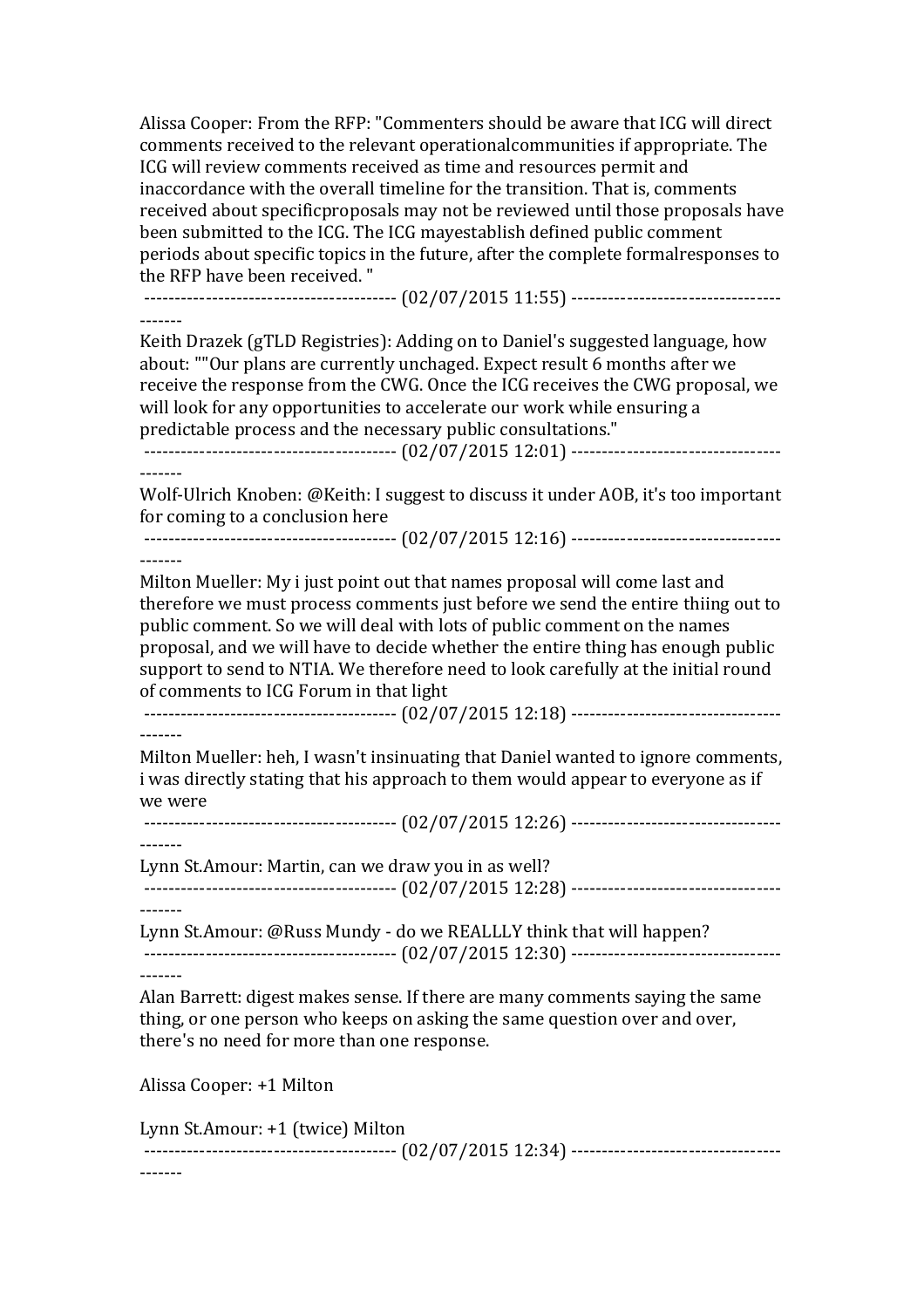Alissa Cooper: I think we would need to actually ask the community, not ask Jari or Paul ----------------------------------------- (02/07/2015 12:45) ----------------------------------

------- Milton Mueller: "solving for the negative, perhaps the imaginary" - well said, Lynn

----------------------------------------- (02/07/2015 12:46) ---------------------------------- -------

Alissa Cooper: we got an actual question for izumi, it wasn't imaginary

Alissa Cooper: \*from

Lynn St.Amour: the imaginary problems was what we were addressing by our concerns about this "process" not the comments themselves

Milton Mueller: right

Lynn St.Amour: and I did say maybe imaginary problems :-)

Yannis li: There will be 15 min break and we will continue the session at 13:00. Thank you ----------------------------------------- (02/07/2015 13:03) ----------------------------------

-------

Yannis li: We are waiting for people to reconvene and the meeting session will be starting shortly

----------------------------------------- (02/07/2015 13:07) ----------------------------------

-------

Yannis li: The meeting has been resumed now and on the agenda item on proposal finalization process

----------------------------------------- (02/07/2015 13:15) ---------------------------------- -------

Daniel Karrenberg: Milton: I suggest you re-read the transcript: MILTON MUELLER: WELL, AS YOU PROBABLY KNOW, THIS IS MILTON MUELLER. I DON'T AGREE WITH DANIEL. I THINK, YOU KNOW, IT TOOK DANIEL BASICALLY -- I DON'T KNOW -- FIVE MINUTES TO SAY THAT HE THINKS WE SHOULD JUST IGNORE COMMENTS.

Daniel Karrenberg: i took no offense. I just wanted to make it clear that this was not what I said.

----------------------------------------- (02/07/2015 13:18) ---------------------------------- -------

Daniel Karrenberg: i agree with keith drazek's suggested addition to our position, to me it goes without saying that we will try to work as fast as possible, but i agree with keith that it would be positive to make that explicit. ----------------------------------------- (02/07/2015 13:33) ----------------------------------

-------

Lynn St.Amour: @Alissa - I do think that is important -- in any case we would have the best possible information available to us.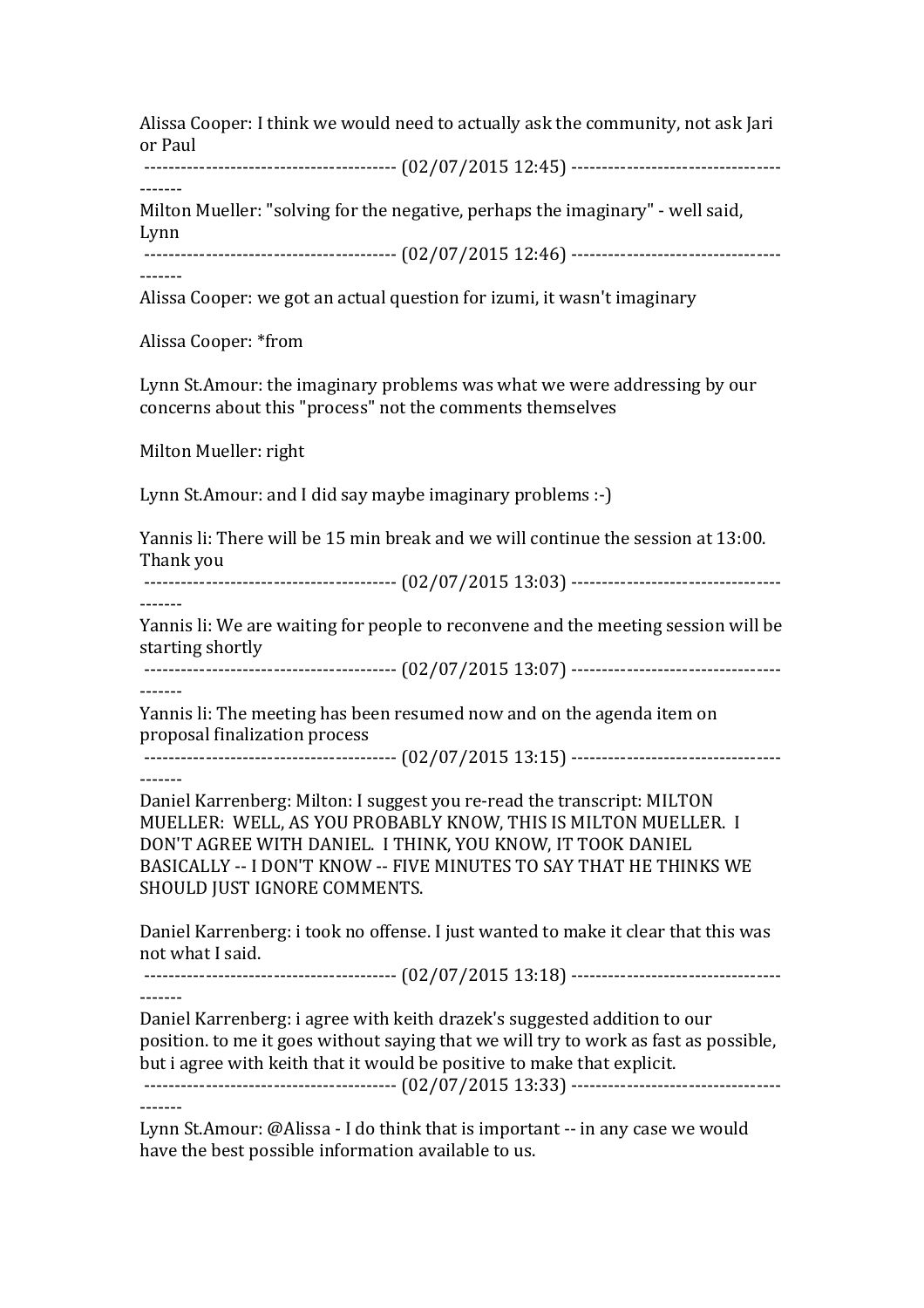Lynn St.Amour: whether complete or not, it will have been significantly informed by the ICANN week.

----------------------------------------- (02/07/2015 13:39) ----------------------------------

Alissa Cooper: which question?

-------

Keith Drazek (gTLD Registries): Adding on to Daniel's suggested language, how about: ""Our plans are currently unchaged. Expect result 6 months after we receive the response from the CWG. Once the ICG receives the CWG proposal, we will look for any opportunities to accelerate our work while ensuring a predictable process and the necessary public consultations."

Alissa Cooper: not sure we need "Once the ICG receives the CWG proposal" since we are already looking at ways to accelerate

| Keith Drazek (gTLD Registries): Agreed Alissa, no objection.                                     |
|--------------------------------------------------------------------------------------------------|
| Milton Mueller: Result = integrated names, numbers, protocol param proposal<br>sent to the NTIA? |
|                                                                                                  |
|                                                                                                  |
| Milton Mueller: I think this language needs to be amended as suggested by Lari to                |

Milton Mueller: I think this language needs to be amended as suggested by Jari to leave open the possibility of an incremental change (e.g, independent submission of numbers and protocols to NTIA)

----------------------------------------- (02/07/2015 13:45) ---------------------------------- -------

Keith Drazek (gTLD Registries): I support Joe's comments and suggestion.

Milton Mueller: talking points?

----------------------------------------- (02/07/2015 13:52) ----------------------------------

------- Mohamed EL Bashir:  $1+$  to talking points for ICG open session in Monday ----------------------------------------- (02/07/2015 13:57) ----------------------------------

------- Milton Mueller: certainly  $\lceil \log \cdot \cdot \log \cdot \cdot \rceil$ ----------------------------------------- (02/07/2015 14:02) ----------------------------------

-------

-------

RussMundy: very much support Joe's current statement!!

Keith Drazek  $(gTLD$  Registries):  $+1$  Joe

Daniel Karrenberg: I just added an additional talking point on the mailing list. The intent is to be nice to the communities that did deliver and to prevent anyone from asserting that our work is now blocked. ----------------------------------------- (02/07/2015 14:05) ----------------------------------

Alissa Cooper: oh I thought everyone was leaving for the GAC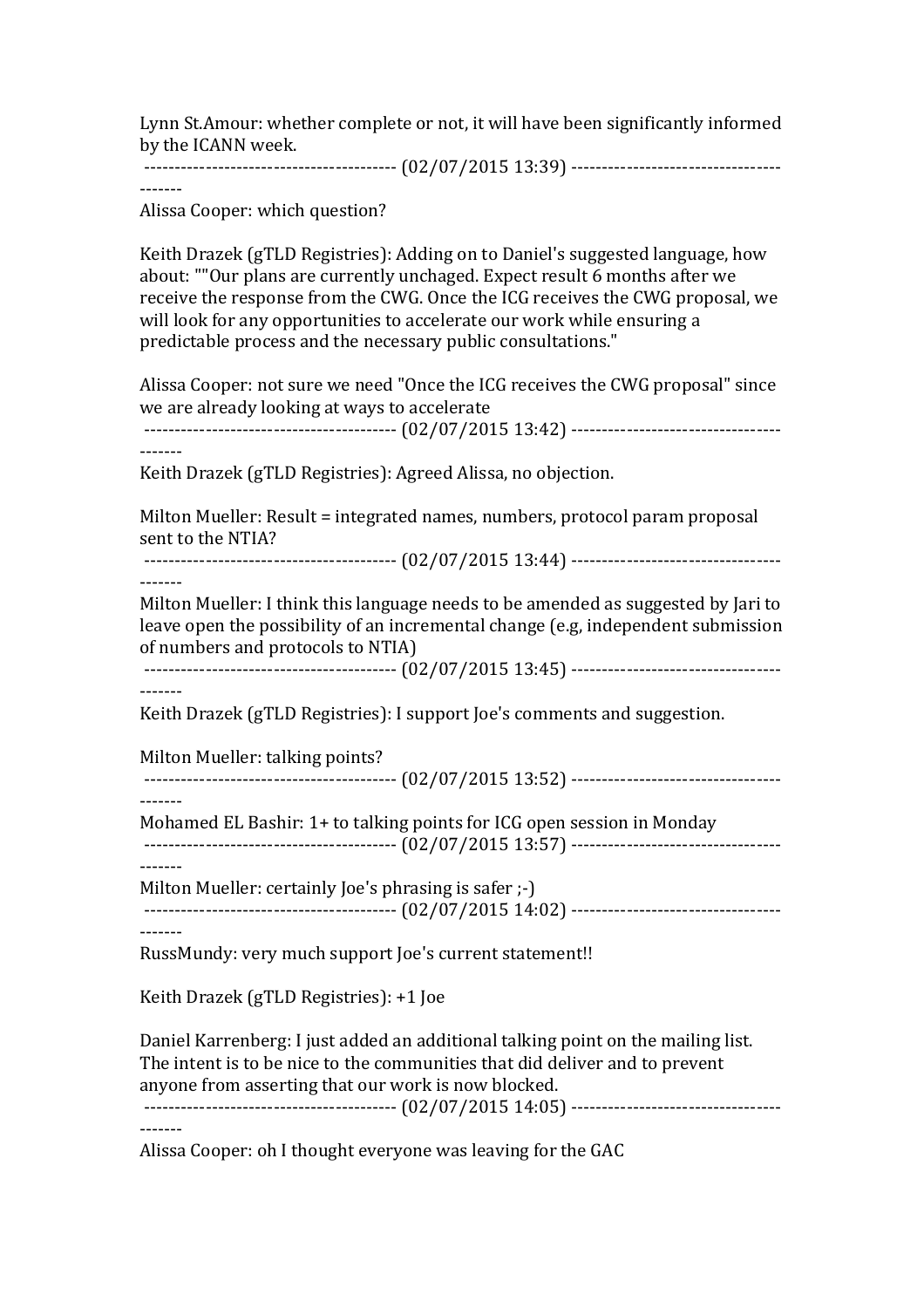----------------------------------------- (02/07/2015 14:07) ----------------------------------

------- Mohamed EL Bashir: GAC members not everyone

Alissa Cooper: I disagree with the first talking point, for the record. ----------------------------------------- (02/07/2015 14:11) ----------------------------------

-------

Patrik Fältström - SSAC: Hmm....ok, Alissa, let me try differently. If the question is "Does the ICG think that there is a realistic chance to reach the original target date ?", can you please suggest an answer? "We do not know" or "we do not think it is realistic"

----------------------------------------- (02/07/2015 14:14) ----------------------------------

-------

Alissa Cooper: thanks milton for translating

Milton Mueller: We need to eliminate the second statement under the first question, about numbers and protocol proposals

Milton Mueller: i thought we did not agree on that ----------------------------------------- (02/07/2015 14:17) ---------------------------------- -------

Alissa Cooper: probably easier not to repeat similar talking points in multiple places

Milton Mueller: not just easier, but better

Narelle Clark: How about: "The ICG will continue to work with the proposals it has."

Milton Mueller: minor nit, on first question "expect result" is awkward english, we should either say "expect a result" or "Expect results"

Keith Drazek (gTLD Registries): I agree with Joe's concern about the specicficity of the "6 months". If we refer to 6 months from receipt of CWG, the headline coming out of this meeting will be "ICG says new Deadline is December 2015!"

RussMundy: +1 to Joe & Keith's statements

Keith Drazek (gTLD Registries): +1 Paul ----------------------------------------- (02/07/2015 14:22) ----------------------------------

-------

Narelle Clark: "The ICG is working actively towards assembling a proposal from all three communities as it receives each proposal. At this stage it is optimistic that a complete proposal will be compiled no later than six months after receipt of the work of the CWG. Should this be completed earlier, then the ICG will do so."

----------------------------------------- (02/07/2015 14:23) ----------------------------------

-------

Wolf-Ulrich Knoben: @Milton+Keith: 1+1